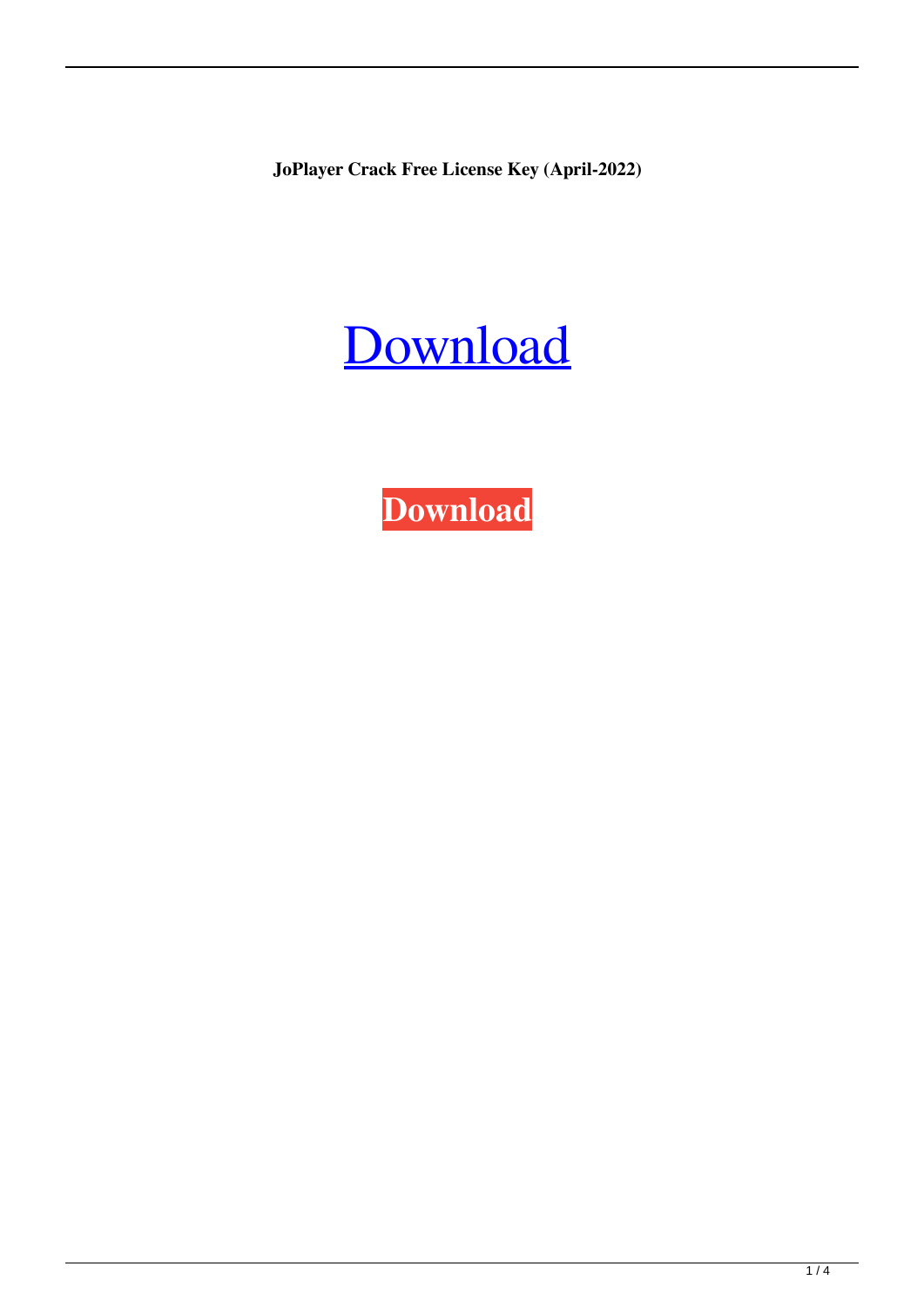## **JoPlayer Crack +**

JoPlayer is a user-friendly and efficient software solution designed as a multimedia player, allowing you to easily render music files as well as watch films. The application is simple to use and understand, enabling you to play a variety media formats, such as AVI, MP4, MOV, FLV, WMV, DVD, MP3, OGG, WAV and many others. It even as the ability to render corrupt files. In order to add files to JoPlayer, you can use the 'Open' menu or the context menu and select the 'File' option. Additionally, you can load and play an entire folder using the 'Directory' option, creating lengthy playlists that you can watch or listen to for hours. The program offers several features, enabling you for instance to grab screenshots, flip or rotate your videos, resize them or zoom in. Moreover, you can speed up or slow down the progress of a media file, delay the audio or add subtitles to a movie. A useful function of JoPlayer is the fact that you can record your desktop in full screen or a selected region, even offering the possibility to capture sound. This can prove quite handy if you want to create demonstration videos or tutorials, as it allows you to add annotations to the image of the movie. The generated file can be saved to AVI or MP4 format. Moreover, you can record audio from your sound capturing devices, namely microphones. The generated files are exported as MP3 files. Similarly, you can also capture audio and video from your webcam, saving the files as WMV. JoPlayer Description: JoPlayer is a user-friendly and efficient software solution designed as a multimedia player, allowing you to easily render music files as well as watch films. The application is simple to use and understand, enabling you to play a variety media formats, such as AVI, MP4, MOV, FLV, WMV, DVD, MP3, OGG, WAV and many others. It even as the ability to render corrupt files. In order to add files to JoPlayer, you can use the 'Open' menu or the context menu and select the 'File' option. Additionally, you can load and play an entire folder using the 'Directory' option, creating lengthy playlists that you can watch or listen to for hours. The program offers several features, enabling you for instance to grab screenshots, flip or rotate your videos, resize them or zoom in. Moreover, you

### **JoPlayer Download**

KEYMACRO is a powerful, but easy to use utility for Windows. It enables you to make modifications to the clipboard by using hotkeys, or simply by clicking on a mouse button. Keymacro enables you to create a new clipboard, which then can be used to paste text, pictures, audio, video or any other data you want. You can also modify existing clipboards and modify their properties. This is very useful if you need to create a new or change a working clipboard, without having to close and reopen applications. Keymacro is available as a standalone application that runs in Windows XP, Windows Vista, Windows 7, Windows 8 or Windows 10, as well as in the latest versions of Windows Server. Keymacro Key Features: - Modify existing clipboards - Insert content from the clipboard into a word document or web page - Insert content from the clipboard into a web page or word document - Add new clipboards - Insert content from the clipboard into a word document or web page - Insert content from the clipboard into a web page or word document - Add new clipboards - Insert content from the clipboard into a word document or web page - Insert content from the clipboard into a web page or word document - Display a list of all clipboards - Modify existing clipboards - Insert content from the clipboard into a word document or web page - Insert content from the clipboard into a web page or word document - Add new clipboards - Insert content from the clipboard into a word document or web page - Insert content from the clipboard into a web page or word document - Insert content from the clipboard into a web page or word document - Insert content from the clipboard into a web page or word document - Insert content from the clipboard into a web page or word document - Insert content from the clipboard into a web page or word document - Insert content from the clipboard into a web page or word document - Insert content from the clipboard into a web page or word document - Insert content from the clipboard into a web page or word document - Insert content from the clipboard into a web page or word document - Insert content from the clipboard into a web page or word document - Insert content from the clipboard into a web page or word document - Insert content from the clipboard into a web page or word document - Insert content from the clipboard into a web page or word document - Insert content from the clipboard into a 77a5ca646e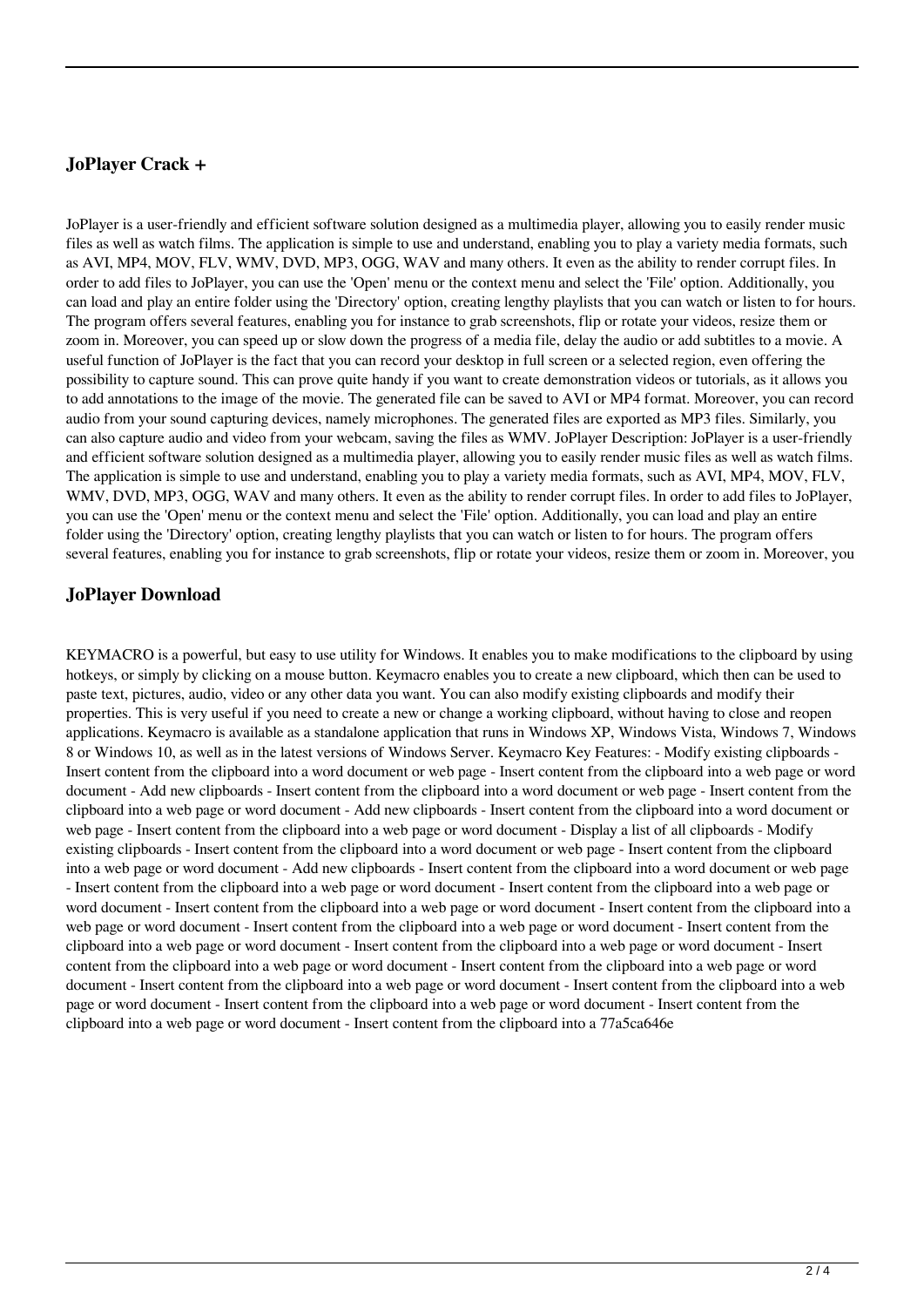#### **JoPlayer**

JoPlayer is a user-friendly and efficient software solution designed as a multimedia player, allowing you to easily render music files as well as watch films. The application is simple to use and understand, enabling you to play a variety of media formats, such as AVI, MP4, MOV, FLV, WMV, DVD, MP3, OGG, WAV and many others. It even as the ability to render corrupt files. In order to add files to JoPlayer, you can use the 'Open' menu or the context menu and select the 'File' option. Additionally, you can load and play an entire folder using the 'Directory' option, creating lengthy playlists that you can watch or listen to for hours. The program offers several features, enabling you for instance to grab screenshots, flip or rotate your videos, resize them or zoom in. Moreover, you can speed up or slow down the progress of a media file, delay the audio or add subtitles to a movie. A useful function of JoPlayer is the fact that you can record your desktop in full screen or a selected region, even offering the possibility to capture sound. This can prove quite handy if you want to create demonstration videos or tutorials, as it allows you to add annotations to the image of the movie. The generated file can be saved to AVI or MP4 format. Moreover, you can record audio from your sound capturing devices, namely microphones. The generated files are exported as MP3 files. Similarly, you can also capture audio and video from your webcam, saving the files as WMV. JoPlayer is an easy to use and reliable application that enables you to play a variety of audio and video files, while also allowing you to create tutorials or record your webcam, with very little effort. Calcmer was created to provide users with a simple and straightforward way to calculate expenses and costs on their own. Calcmer makes it easy to do many of the calculations that you already do daily, but it has the added benefit of making them faster and more accurate. The app's main focus is on calculation functions, although users can also export their worksheets as PDF documents, share them with others and print them, as well as export the results of any calculation to an Excel spreadsheet, which can be used to create various reports. Calcmer Description: Calcmer was created to provide users with a simple and straightforward way to calculate expenses and costs on their own. Calc

#### **What's New In?**

JoPlayer is a user-friendly and efficient software solution designed as a multimedia player, allowing you to easily render music files as well as watch films. The application is simple to use and understand, enabling you to play a variety media formats, such as AVI, MP4, MOV, FLV, WMV, DVD, MP3, OGG, WAV and many others. It even as the ability to render corrupt files. In order to add files to JoPlayer, you can use the 'Open' menu or the context menu and select the 'File' option. Additionally, you can load and play an entire folder using the 'Directory' option, creating lengthy playlists that you can watch or listen to for hours. The program offers several features, enabling you for instance to grab screenshots, flip or rotate your videos, resize them or zoom in. Moreover, you can speed up or slow down the progress of a media file, delay the audio or add subtitles to a movie. A useful function of JoPlayer is the fact that you can record your desktop in full screen or a selected region, even offering the possibility to capture sound. This can prove quite handy if you want to create demonstration videos or tutorials, as it allows you to add annotations to the image of the movie. The generated file can be saved to AVI or MP4 format. Moreover, you can record audio from your sound capturing devices, namely microphones. The generated files are exported as MP3 files. Similarly, you can also capture audio and video from your webcam, saving the files as WMV. JoPlayer is an easy to use and reliable application that enables you to play a variety of audio and video files, while also allowing you to create tutorials or record your webcam, with very little effort. Details: Version : 1.8.1.3 Size : 1.19 MB Category : Photo & Video Price : 0 File Name : JoPlayer 16.exe File Date : 10/25/2015 File Version : 1.8.1.3 Description : JoPlayer is a user-friendly and efficient software solution designed as a multimedia player, allowing you to easily render music files as well as watch films. The application is simple to use and understand, enabling you to play a variety of media formats, such as AVI, MP4, MOV, FLV, WMV, DVD, MP3, OGG, WAV and many others. It even as the ability to render corrupt files. In order to add files to JoPlayer, you can use the 'Open' menu or the context menu and select the 'File' option. Additionally, you can load and play an entire folder using the  $&#</math>$